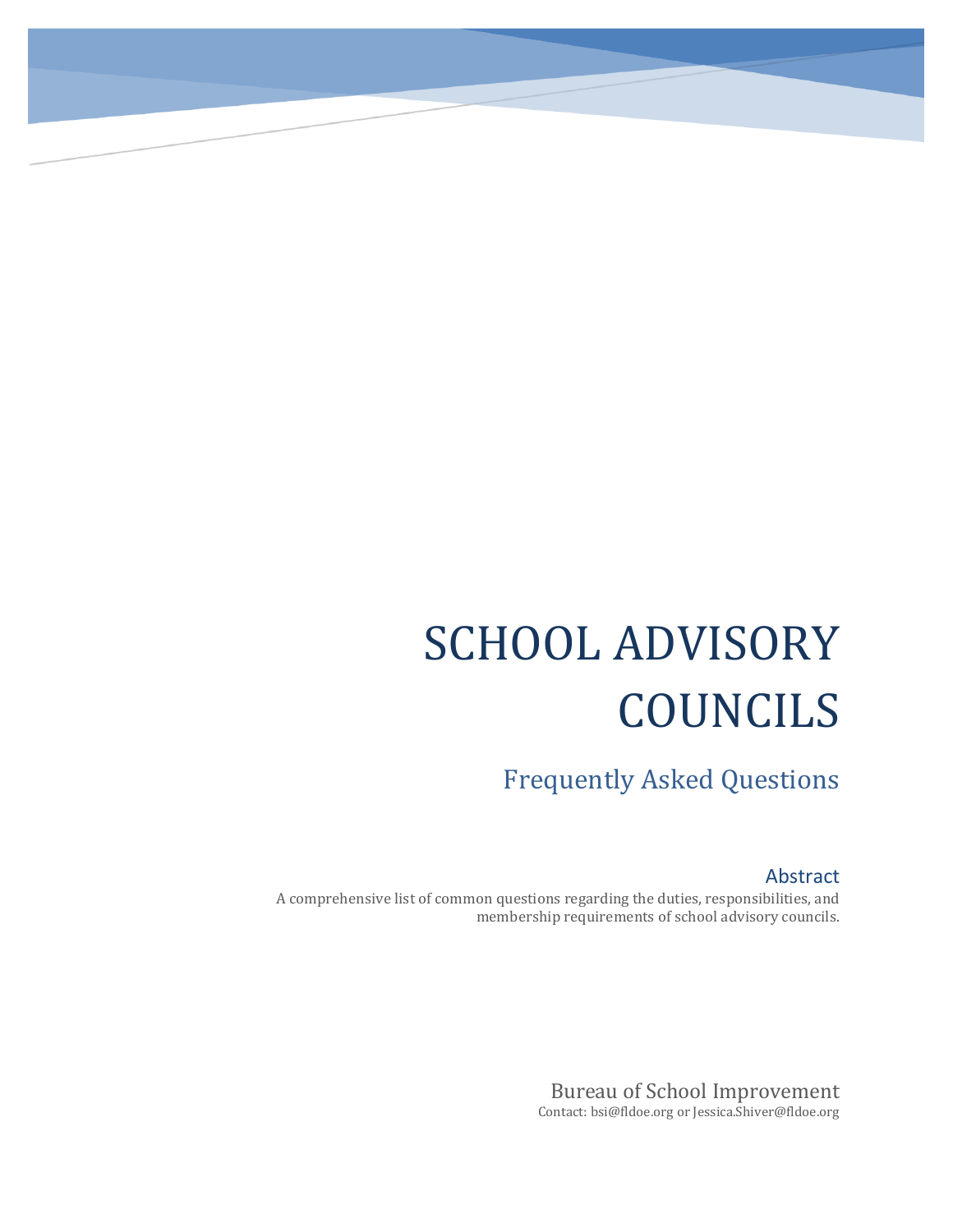# Table of Contents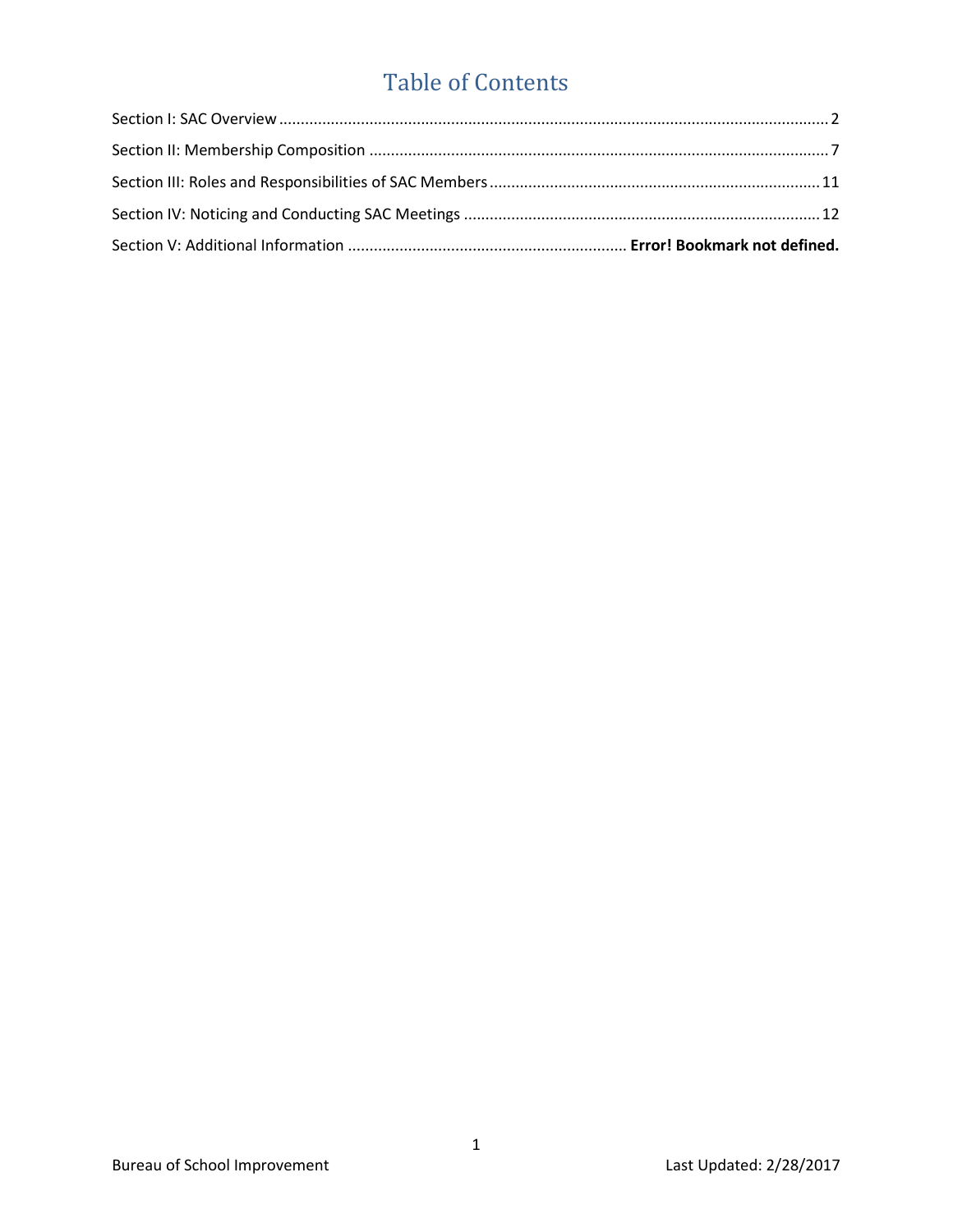# <span id="page-2-0"></span>**Section I: SAC Overview**

#### **1. What is a School Advisory Council?**

The School Advisory Council (SAC) is a school-based group intended to represent the school, the community, and those persons closest to the students that shares responsibility for supporting the school's continuous improvement.

The district school board is responsible, by Florida law, for establishing an advisory council for each school in the district and developing procedures for the election and appointment of advisory council members. Each SAC must include in its name the words "school advisory council." For further information, see Section  $1001.452(1)(a)$ , F.S.

#### **2. What is the role of the SAC?**

The SAC is responsible for final decision-making at the school relating to the annual implementation of a school improvement plan (SIP). The SAC assists in the annual preparation of both the SIP and the school's annual budget, as well as the evaluation of the SIP. For further information, se[e Section1001.452](http://www.leg.state.fl.us/Statutes/index.cfm?App_mode=Display_Statute&Search_String=&URL=1000-1099/1001/Sections/1001.452.html) (2), F.S.

#### **3. Who serves on the SAC?**

A SAC should be composed of the principal and an appropriately balanced number of teachers, education support employees, students, parents, and other business and community citizens who are representative of the ethnic, racial, and economic community served by the school. Certain members are elected by their peers, business and community members are appointed by the SAC, and the principal automatically serves. Only students in secondary schools serve on a SAC. It is also a requirement that the majority of the members of the SAC are not employed by the school district. For further information, see Section [1001.452\(1\)\(a\), F.](http://www.leg.state.fl.us/Statutes/index.cfm?App_mode=Display_Statute&Search_String=&URL=1000-1099/1001/Sections/1001.452.html)S.

In alignment with Best Practices in Inclusive Education (BPIE), BSI encourages the inclusion of parents of children with disabilities on SACs, as well as teachers or support employees whose primary role involves working with students with disabilities, in an effort to achieve representation of an entire school community.

#### **4. Is a charter school required to have a SAC?**

No. [Section 1002.33\(16\)\(a\), F.S.,](http://www.leg.state.fl.us/statutes/index.cfm?mode=View%20Statutes&SubMenu=1&App_mode=Display_Statute&Search_String=1002.33&URL=1000-1099/1002/Sections/1002.33.html) exempts charter schools from most statutes in chapters 1000-1013, including s. 1001.452, F.S.—establishment of school advisory councils.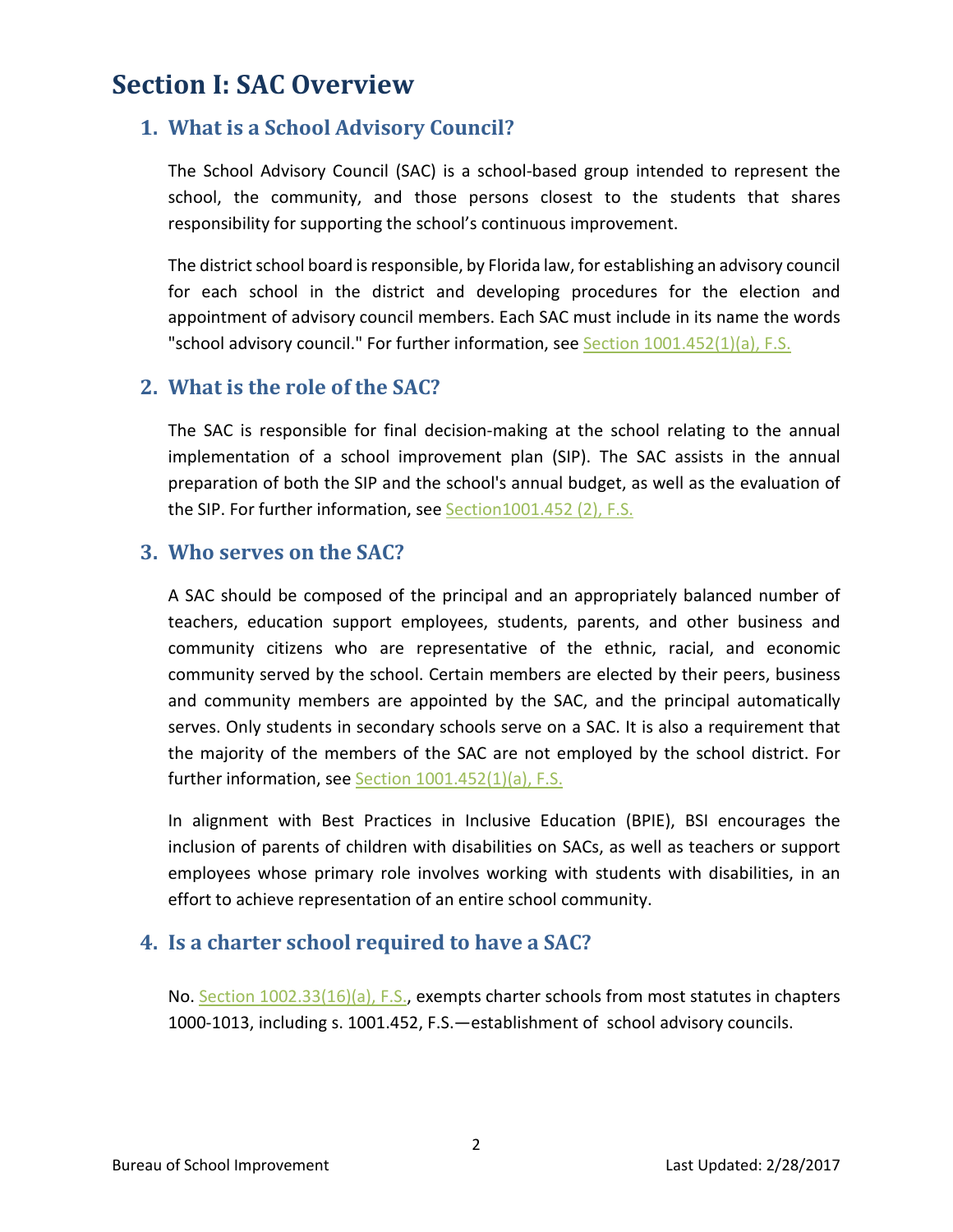# **5. Are virtual schools, alternative and ESE centers required to have a SIP and SAC?**

Yes. The FDOE offices of school improvement, virtual schools, and general council met in 2016 to discuss requirements for virtual schools, alternative and ESE centers to develop and maintain school improvement plans and school advisory councils. The department's Office of the General Council subsequently determined that no law exists to exempt these programs from the statutory requirements identified in the annual collection of SIP/SAC [Assurances.](https://www.floridacims.org/downloads?category=sac)

Florida Virtual School (FLVS) Full-Time K-8 and FLVS Full-Time 9-12, FLVS district franchises, and full-time district virtual instruction programs are required to have school improvement plans and subsequently school advisory councils. Virtual instruction programs managed by an approved provider, as described in section [1002.45 F.S.,](http://www.leg.state.fl.us/statutes/index.cfm?mode=View%20Statutes&SubMenu=1&App_mode=Display_Statute&Search_String=1002.45&URL=1000-1099/1002/Sections/1002.45.html) are only required to submit a SIP if the school has received a grade of D or F in the most recent grades release.

As for alternative and ESE centers, they are considered non-charter public schools and as such, are required to adhere to the same rules as their traditional school counterparts.

#### **6. Are Department of Juvenile Justice programs required to have SACs?**

Yes. Pursuant to Section [1001.452\(1\)\(a\), F.S.,](http://www.leg.state.fl.us/statutes/index.cfm?mode=View%20Statutes&SubMenu=1&App_mode=Display_Statute&Search_String=1001.452&URL=1000-1099/1001/Sections/1001.452.html) district school boards are required to establish a SAC and annually approve a SIP for each non-charter school in the district, including schools operating for the purpose of providing educational services to students in Department of Juvenile Justice (DJJ) programs.

However, Section  $1001.452(1)(c)$ , F.S., allows districts the flexibility of establishing a single district school advisory council for the purpose of developing and monitoring a district school improvement plan that encompasses all DJJ programs within the district.

#### **7. Do SAC meetings fall under the Sunshine Law?**

Yes. All meetings of any board or commission of any state agency or authority, or of any agency or authority of any county, municipal corporation, or political subdivision, except as otherwise provided in the Constitution, at which official acts are to be taken, are declared to be public meetings open to the public at all times. As such, all SAC meetings may be attended by any parent, student, community member, teacher or staff member. No resolution, rule, or formal action of a SAC shall be considered binding unless taken or made by voting members at meetings that have been made open to the public. The board or commission must provide reasonable notice of all such meetings and designate a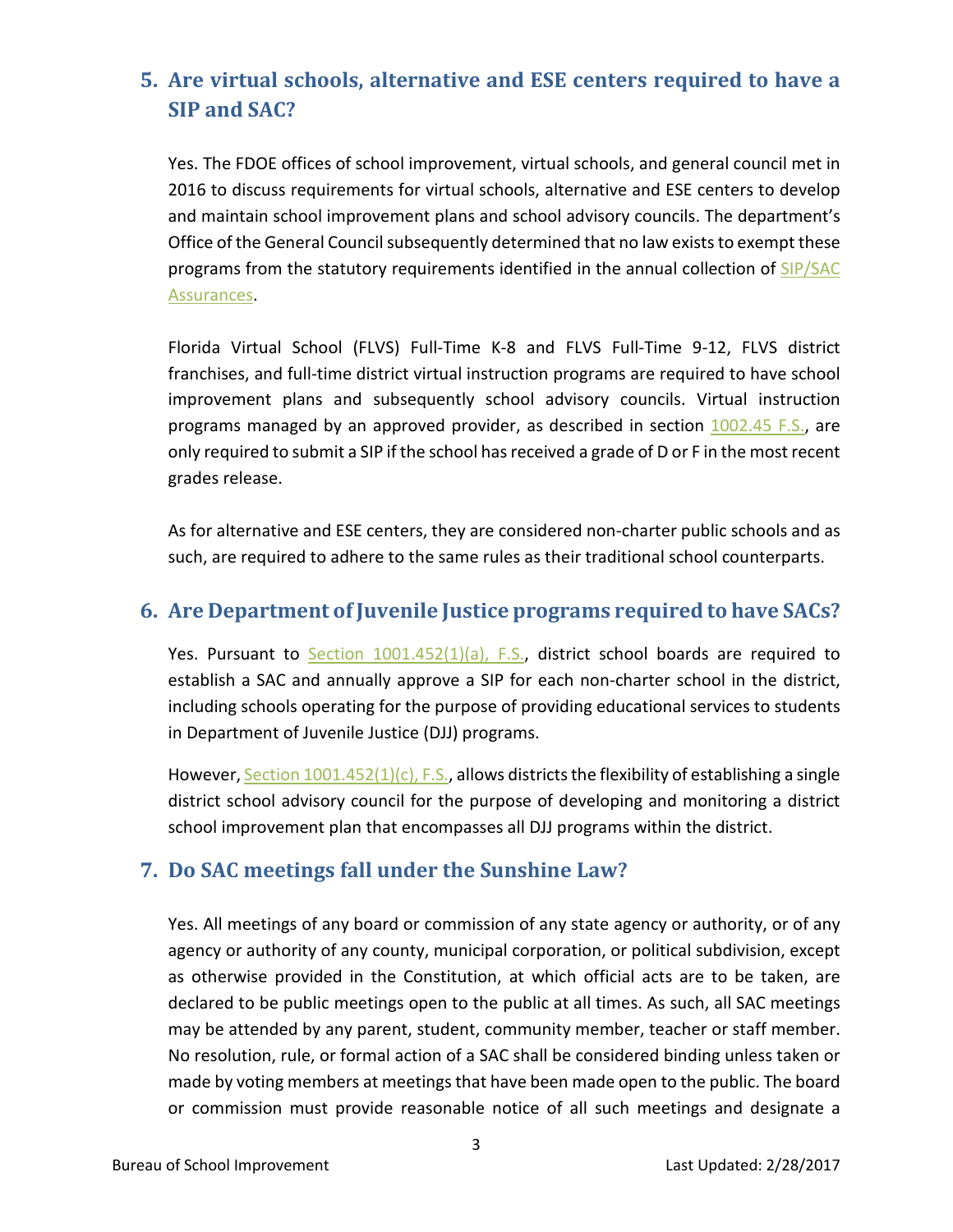specified period of time for public comment during each meeting. For further information, see [Section 286.011\(1\), F.S.,](http://www.leg.state.fl.us/Statutes/index.cfm?App_mode=Display_Statute&Search_String=&URL=0200-0299/0286/Sections/0286.011.html) [Sunshine Manual,](http://myfloridalegal.com/webfiles.nsf/WF/RMAS-A83N4S/$file/2016SunshineLawManual.pdf) and [Informal Opinion,](http://www.myfloridalegal.com/ago.nsf/Opinions/1030B567944A419D85256CBF006023AD)  [February 17, 1995, Attorney General's Office.](http://www.myfloridalegal.com/ago.nsf/Opinions/1030B567944A419D85256CBF006023AD)

#### **8. May members of a SAC vote by secret ballot?**

No. Because SACs fall under the purview of the Florida Sunshine Laws, votes may not be taken by secret ballot as that is a violation of open government determined by the Attorney General's Office. Please see AGOs [72-326](http://myfloridalegal.com/histago.nsf/0/9a74aed1fd6c436c85257a2f0057d292/$FILE/72-326.pdf) and [71-32](http://myfloridalegal.com/histago.nsf/0/647221117ae660b985257a2f0057d2aa/$FILE/71-32A.pdf) for more information.

However, the Sunshine Law Manual states that "council members are not prohibited from using written ballots to cast a vote as long as they are made openly at a public meeting, the name of the person who voted and his or her selection are written on the ballot, and the ballots are maintained and made available for public inspection in accordance with the Public Records Act."

#### **9. How much funding is allotted to each SAC?**

[Section 1001.42\(18\)\(d\), F.S.,](http://www.leg.state.fl.us/Statutes/index.cfm?App_mode=Display_Statute&Search_String=&URL=1000-1099/1001/Sections/1001.42.html) requires districts to provide schools with "school improvement funds" for the purpose of developing and implementing school improvement plans. In accordance with section  $24.121(5)(c)$ , F.S., these funds shall include "discretionary lottery funds" as described below.

In Specific Appropriation 9 of the annual General Appropriations Act, funds are provided for the Florida School Recognition program to be allocated as awards of up to \$100 per student to qualified schools, pursuant to section 1008.36, F.S. If there are funds remaining after the disbursement of recognition awards, the balance must be allocated to all districts based on their K-12 base funding. From these funds, districts must allocate up to \$5.00 per unweighted, full-time enrolled (FTE) student to be used at the discretion of the SAC for implementing the school improvement plan. If funds are insufficient to provide \$5.00 per student, the available funds will be prorated.

These "discretionary lottery funds," reported under funding code 3344, are distributed by FDOE to each district, which then forwards allocations to each local school's SAC.

The funds may be expended only on programs or projects selected by the SAC, and neither district staff or the principal can override the SACs recommendations. The funds may not be used for capital improvements or for any project or program that has a duration of more than one year; however, a SAC may independently determine to continue funding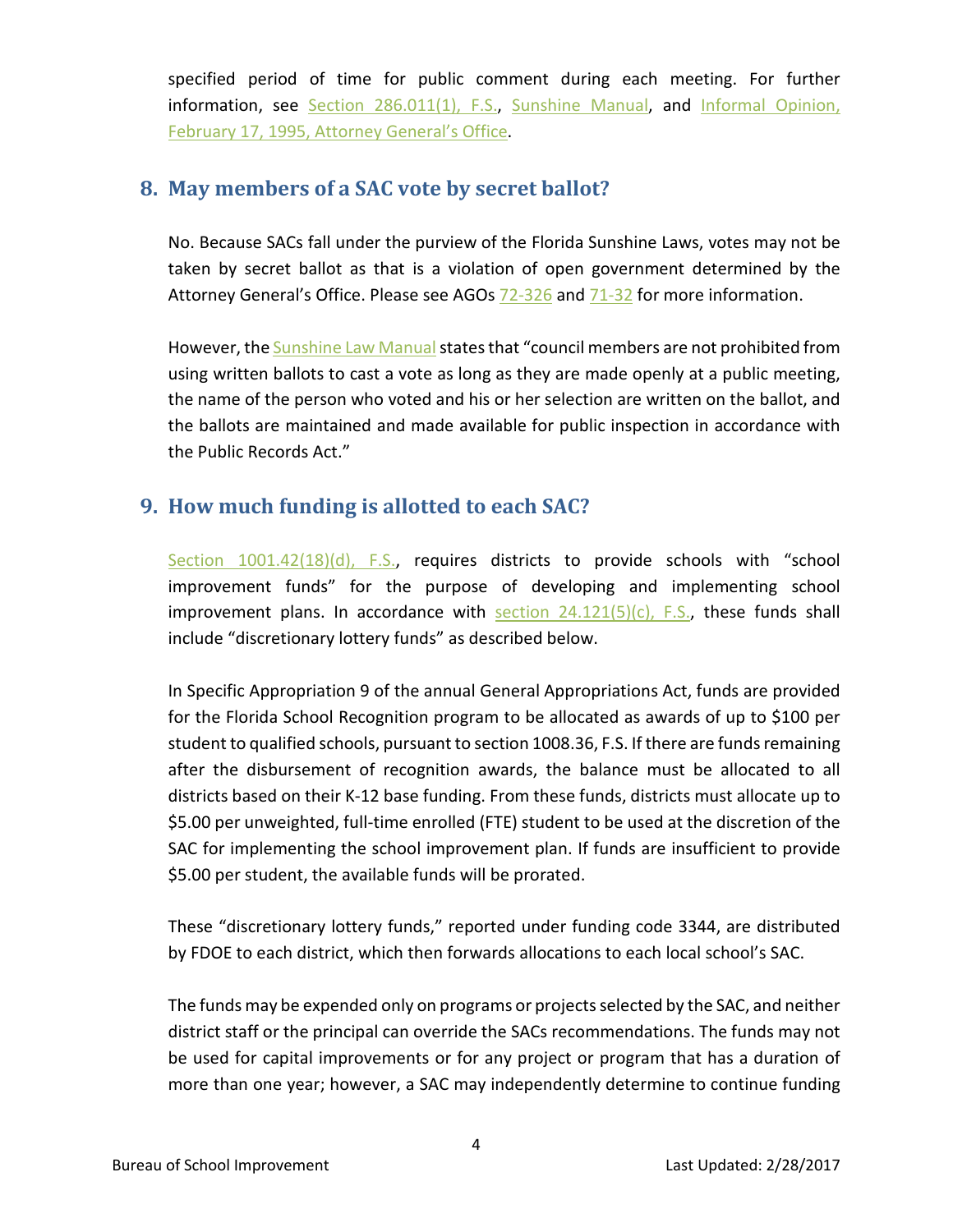a program or project formerly funded with these funds in a subsequent year. For further information, see Sections [1001.42\(18\)\(d\), F.S.](http://www.leg.state.fl.us/statutes/index.cfm?mode=View%20Statutes&SubMenu=1&App_mode=Display_Statute&Search_String=1001.42&URL=1000-1099/1001/Sections/1001.42.html) and [24.121\(5\)\(c\), F.S.](http://www.leg.state.fl.us/statutes/index.cfm?mode=View%20Statutes&SubMenu=1&App_mode=Display_Statute&Search_String=24.121&URL=0000-0099/0024/Sections/0024.121.html)

#### **10. What other funds do SACs have authority to manage?**

In addition to the school improvement funds described in Question 7 above, SACs also play a role in determining how to distribute Florida School Recognition funds, or "A+ funds."

In accordance with section  $1008.36$ , F.S., schools that receive a school grade of "A," improve by at least one letter grade, or improved more than one letter grade and sustain the improvement the following year qualify to receive school recognition funds.

The funds may be used for nonrecurring bonuses to the faculty and staff, nonrecurring expenditures for educational equipment or materials to assist in maintaining and improving student performance, or temporary personnel for the school to assist in maintaining and improving student performance. This determination must be approved jointly by the SAC and school staff by February 1. If the groups are not able to reach an agreement by the deadline, the funds must be equally distributed to all classroom teachers currently teaching in the school. See [s. 24.121\(5\)\(c\), F.S.](http://www.leg.state.fl.us/statutes/index.cfm?App_mode=Display_Statute&Search_String=1001.42&URL=0000-0099/0024/Sections/0024.121.html)

Schools and SACs are expected to work collaboratively in support of student success by promoting representative stakeholder engagement and building unity among their many stakeholders: parents, students, support staff, teachers, administrators, and business and community leaders.

If a school selected to receive a school recognition award is no longer in existence at the time the award is paid, the district school superintendent shall distribute the funds to teachers who taught at the school in the previous year in the form of a bonus.

#### **11. Who provides training for new SAC members?**

The district office is responsible for training. Some education consortia also provide training. The Bureau of School Improvement provides technical assistance and guidance on statutory requirements pertaining to SACs.

### **12. What topics are typically covered in SAC trainings?**

Topics generally covered in SAC trainings include, but are not limited to

- Structure, purpose, and role
- Family involvement
- Way of work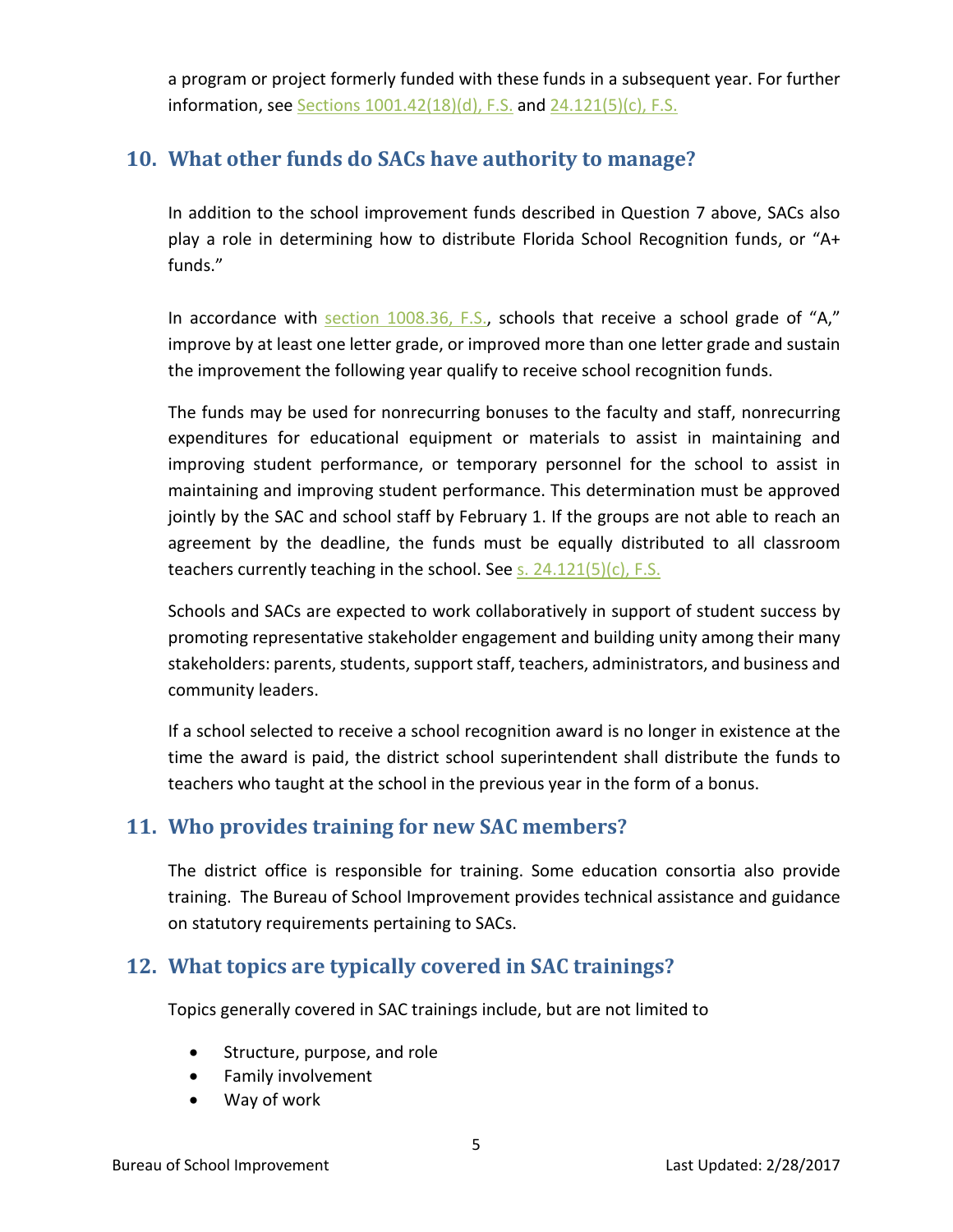- Needs assessments
- Data collection and analysis
	- **Local demographic data**
	- School test scores
	- School grades and AYP
- School climate surveys
- Developing and communicating the SIP to stakeholders
- Evaluation of the SIP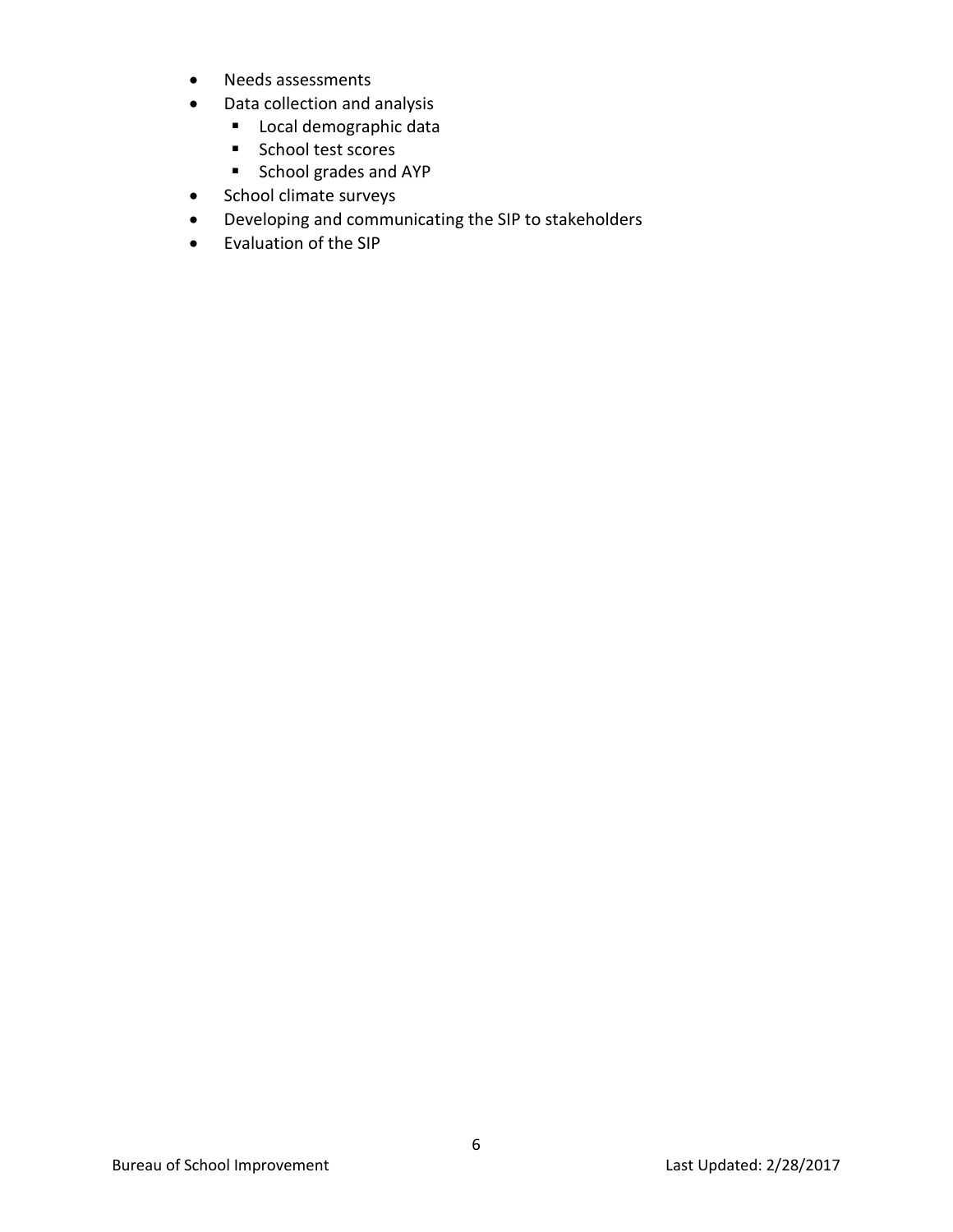# <span id="page-7-0"></span>**Section II: Membership Composition**

## **1. Does the law require the composition of SACs to reflect the racial balance of the student population attending the school?**

No. An advisory legal opinion from the Florida Attorney General's Office issued on April 8, 2008, indicates that the composition of the SAC must reflect the ethnic, racial, and economic community in the geographic area served by the school—rather than the district at large or the actual student population attending the school. For further information, please see [Advisory Legal Opinion AGO 2008-16, Attorney General's Office.](http://myfloridalegal.com/ago.nsf/Opinions/5634E57A908E25D8852574250071E799)

# **2. How do schools designated as Community Eligibility Provision (CEP) sites ensure their SACs represent the economically disadvantaged populations served by the school?**

Because CEP schools are not required to collect Free and Reduced Lunch forms, districts may refer to their direct certification lists in order to achieve optimal representation from the economic community served by the school. Under direct certification, school districts use information provided by the State welfare or food assistance offices to certify children receive free meals.

#### **3. Who serves as chair of the SAC?**

Any member can be elected to serve as chair. The Bureau of School Improvement recommends that neither a principal (in order to invite greater shareholder involvement) nor a student (due to limited experience and maturity) fills this role. Some schools elect co-chairs so that a parent or community member and a school-based member can lead jointly.

#### **4. Who serves as the SAC secretary?**

Any member of a SAC may serve as the council's secretary. Depending on the SAC's bylaws, the secretary may be appointed by the chair or selected by the committee through majority vote.

#### **5. Who serves as the SAC treasurer?**

As with the secretary, any SAC member may serve as the council's treasurer. Depending on the SAC's bylaws, the treasurer may be appointed by the chair or selected by the committee through majority vote.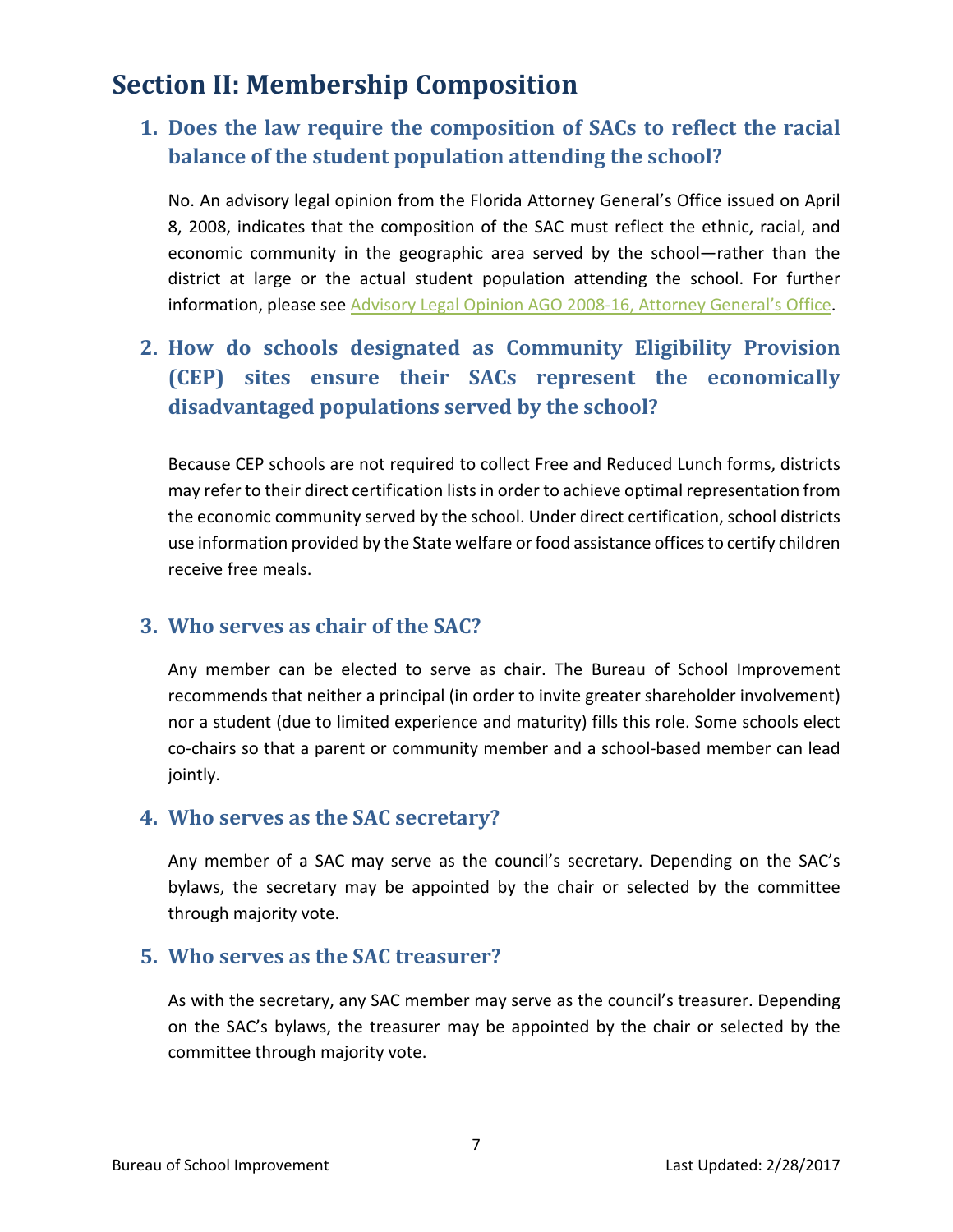#### **6. How are business and community members selected?**

The district school board is responsible for establishing procedures for selecting business and community members. This includes a means of ensuring wide notice of vacancies and seeking input on possible members from local businesses, chambers of commerce, community and civic organizations, and the public at large. For further information, see Section [1001.452\(1\) \(a\), F.S.](http://www.leg.state.fl.us/statutes/index.cfm?mode=View%20Statutes&SubMenu=1&App_mode=Display_Statute&Search_String=1001.452&URL=1000-1099/1001/Sections/1001.452.html)

#### **7. How are elections conducted?**

The nomination and election procedures should be fair, equitable, and clearly outlined in the SAC's adopted bylaws. The SAC must represent teachers, education support employees, parents, and students who are elected by their respective peer groups at the school as follows:

- Teachers must be elected by teachers
- Education support employees must be elected by education support employees
- Parents must be elected by parents
- Students must be elected by students

Voting can occur at meetings or by mail, using written ballots or a show of hands. Ballots are counted, recorded, and retained. Ballots and voting records should be kept by a SAC officer, and the results are to be reflected in the official SAC minutes. For further information, see Section [1001.452\(1\)\(a\),](http://www.leg.state.fl.us/statutes/index.cfm?mode=View%20Statutes&SubMenu=1&App_mode=Display_Statute&Search_String=1001.452&URL=1000-1099/1001/Sections/1001.452.html) F.S.

# **8. How closely must the percentage of community demographics (i.e., ethnicity, race, economic status) on the SAC match the community served by the school?**

Neither state statute nor an attorney general's opinion offer a specific range for meeting category percentages on school advisory councils. As stated in the  $AGO$  2008-16, "... while the composition of the advisory council must represent each ethnic, racial, and economic community, there need not be a precise percentage or ratio of each community category equal to the percentage of the general population served." Therefore, school districts should work with their attorneys to establish an acceptable range for exceeding or falling short of the identified percentage of membership categories.

## **9. Are assistant principals allowed to serve on School Advisory Councils?**

No. For the purposes of SAC, the term "teacher" includes classroom teachers, certified student services personnel, and media specialists; "education support employee"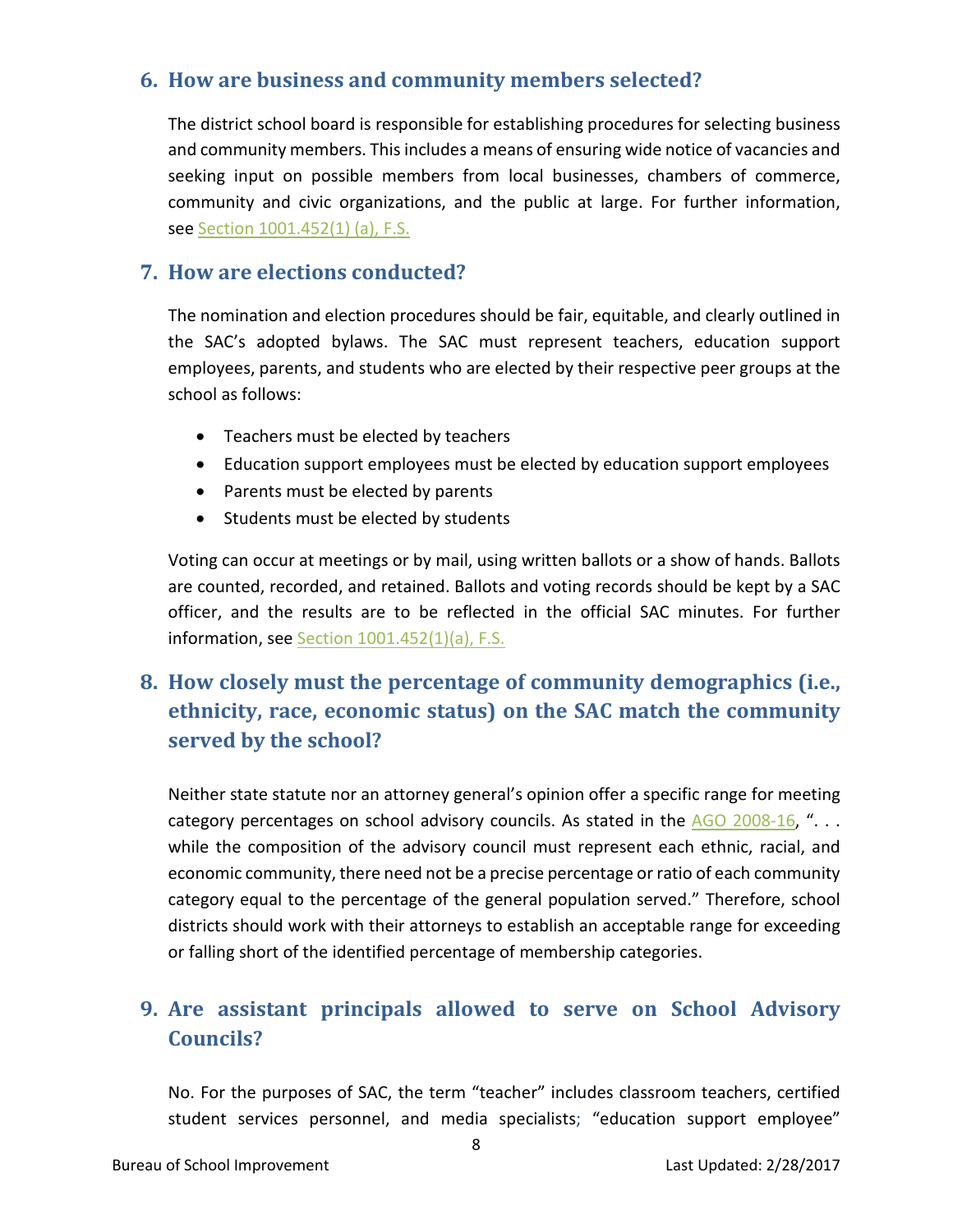includes school employees not defined as instructional or administrative personnel. Per [section 1012.01, F.S.,](http://www.leg.state.fl.us/statutes/index.cfm?mode=View%20Statutes&SubMenu=1&App_mode=Display_Statute&Search_String=1012.01&URL=1000-1099/1012/Sections/1012.01.html) the term "administrative personnel" includes school principals and assistant principals.

As such, assistant principals would not fall under the "teacher" or "education support employee" stakeholder groups for SAC membership. Assistant principals are welcome to attend SAC meetings, as is any member of the general public; however, they are not members of the council.

#### **10. Are students serving on the SAC considered full voting members?**

Yes. All appointed or elected members of the SAC have equal voting rights.

# **11. If an individual falls into more than one membership category (e.g., is a teacher and a parent of a child at the school), which group do they represent?**

The membership group is determined by the method in which the person came to be a member. Using the example above, if a person is both a teacher and parent, their membership on the SAC would be determined by the group that elected them (teachers or parents). Note: the individual does not need to be elected by both groups in order to serve.

The method by which a membership category is determined **does not** exempt a SAC from adhering to composition requirements outlined in law (i.e., having less than 50 percent of district staff serving on the SAC). The following three calculations ensure compliance with state statute:

- **Membership Group** This would be the number and percentage of members that fall into each membership group (i.e., principal, teacher, education support employee, student, parent, business citizen, and community citizen). Note: There should be at least one representative member for each group. As stated above, the membership group is determined by the method in which the person came to be member.
- **District Employee** This would be the number and percentage of members who are employees of the district. The percentage of district employees should be less than 50 percent of the total SAC membership.
- **Member Demographics** Ethnicity, race, and economic status.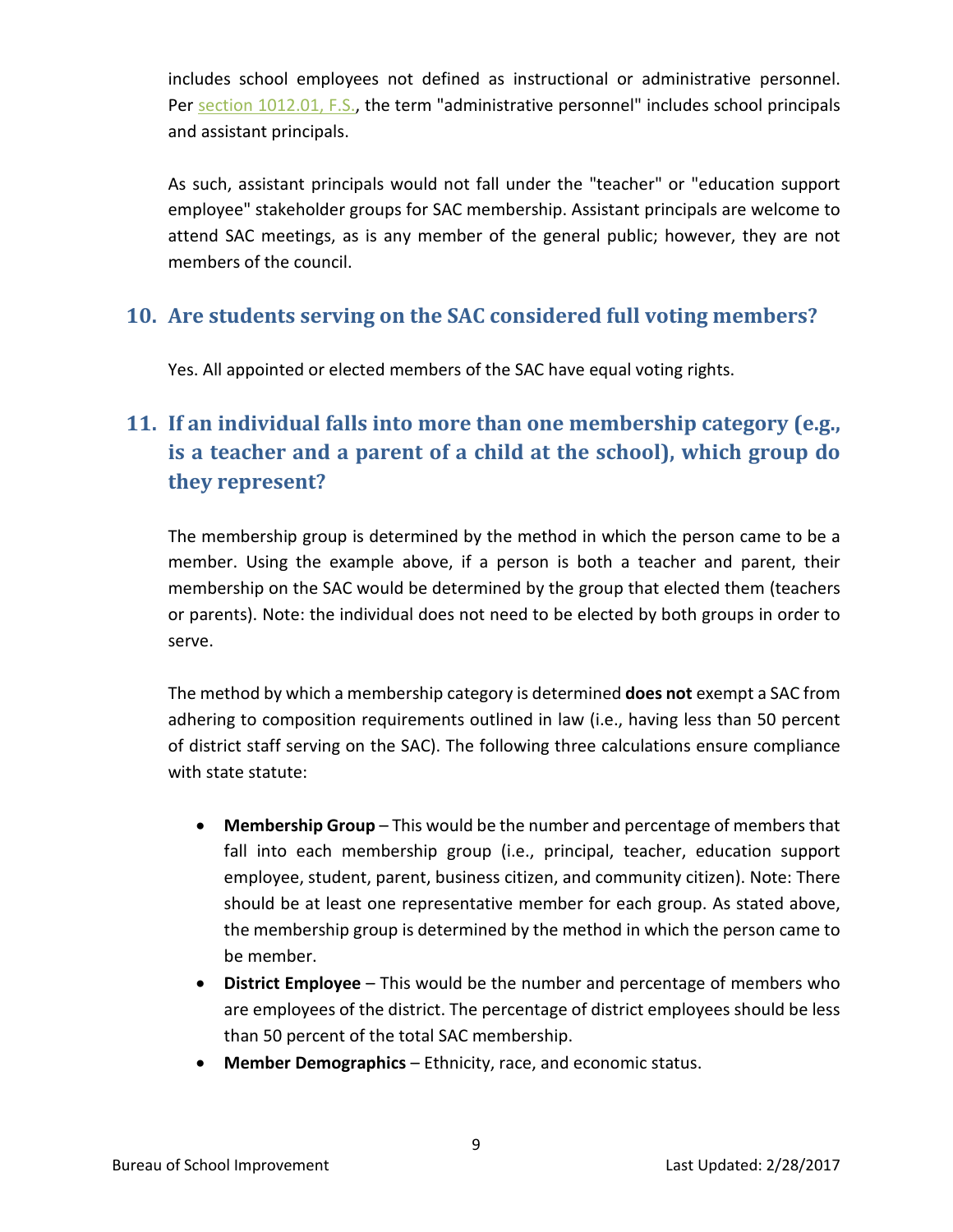# **12. Are persons serving as a SAC member required to submit to background checks?**

Yes. Districts are required to check volunteers' names with the sexual offender/predator database pursuant to Section [943.04351, F.S.](http://www.leg.state.fl.us/statutes/index.cfm?mode=View%20Statutes&SubMenu=1&App_mode=Display_Statute&Search_String=943.04351&URL=0900-0999/0943/Sections/0943.04351.html) However, districts have the authority to develop additional policies regarding criminal background checks for school-based volunteers. Please contact your local school district office for further information.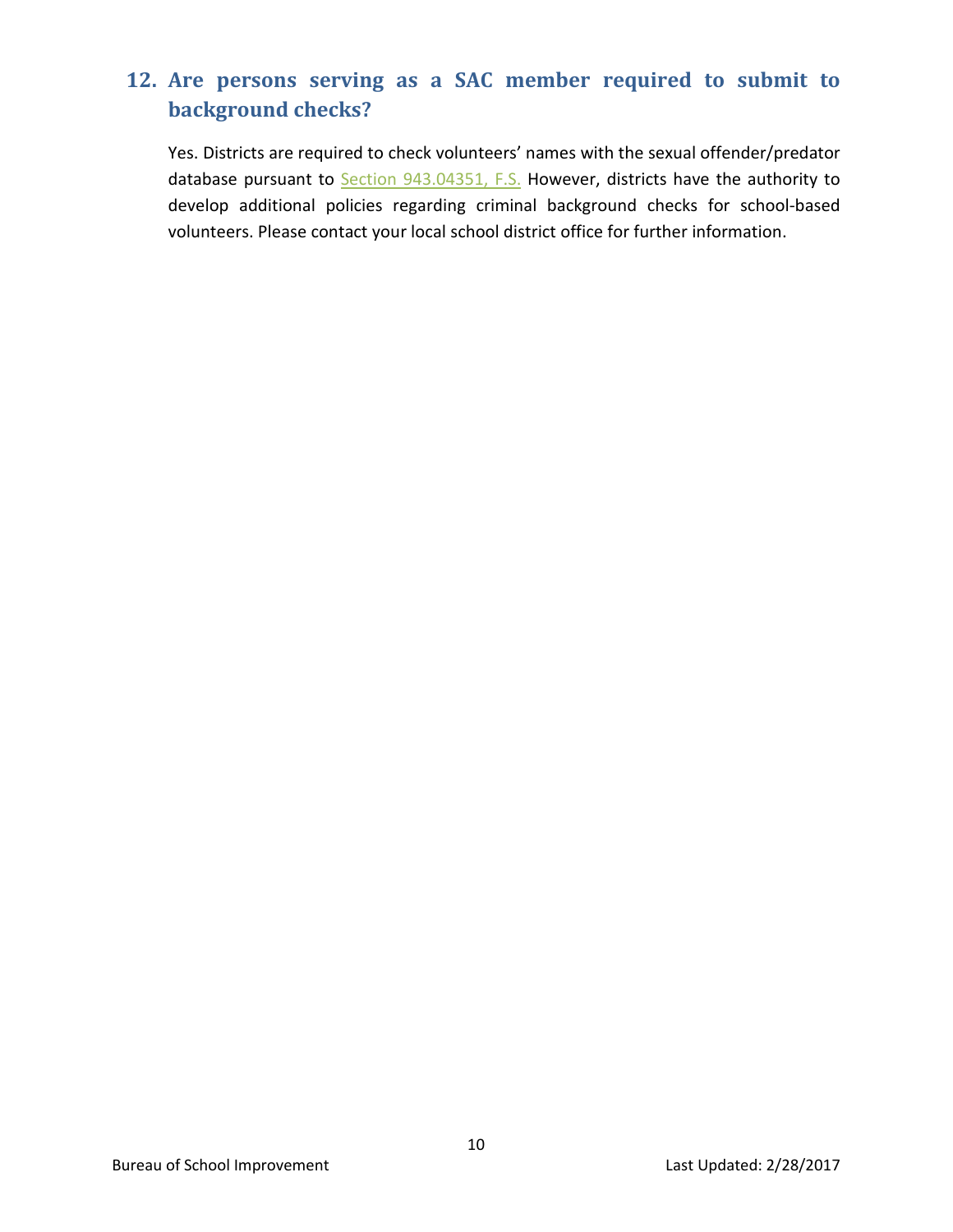# <span id="page-11-0"></span>**Section III: Roles and Responsibilities of SAC Members**

#### **1. What are the responsibilities of the SAC chair?**

The chair is responsible for notifying members of upcoming meetings and votes. The chair, or designee, will facilitate the SAC meetings and inform the SAC of relevant issues related to school improvement activities. They also ensure that a quorum is present before an action item on the agenda comes to a vote and works in collaboration with the SAC secretary to ensure minutes are recorded and filed promptly.

#### **2. What are the responsibilities of the principal?**

The principal ensures the council is comprised of properly elected representatives, provides leadership in the development, revision, and implementation of the school improvement plan, submits the SAC-approved SIP to the district for school board approval, and keeps members informed of relevant policies and activities of the school, district, and state. Principals are required to serve on their school's SAC. For more information, see Section [1001.452 \(1\)\(a\), F.S.](http://www.leg.state.fl.us/statutes/index.cfm?mode=View%20Statutes&SubMenu=1&App_mode=Display_Statute&Search_String=1001.452&URL=1000-1099/1001/Sections/1001.452.html)

#### **3. What are the responsibilities of the secretary?**

The secretary is responsible for keeping accurate, complete minutes and ensuring those records are accessible to the public (e.g., posted on school or district website). They also ensure that a copy of the minutes and agenda are kept in an official, designated location in the front office of the school. Additionally, the secretary is responsible for keeping accurate record of the council's membership, attendance, duties, and special assignments.

#### **4. What are the responsibilities of the treasurer?**

In general, a treasurer manages an organization's finance and operating budgets. SAC treasurers maintain accurate record of a school's school improvement fund allocations and budget for the year. The treasurer may provide guidance to the council on allowable and unallowable (e.g., capital improvements at the school, programs that extend more than one year) expenditures. See Section  $24.121(5)$  (c), F.S. for more information on allowable expenses.

#### **5. Can members who have been absent be replaced?**

Yes. When replacing any member who has two or more consecutive unexcused absences from SAC meetings, the SAC will follow the procedures outlined in its bylaws or in district policies. For further information, see Section  $1001.452(1)(d)4$ , F.S.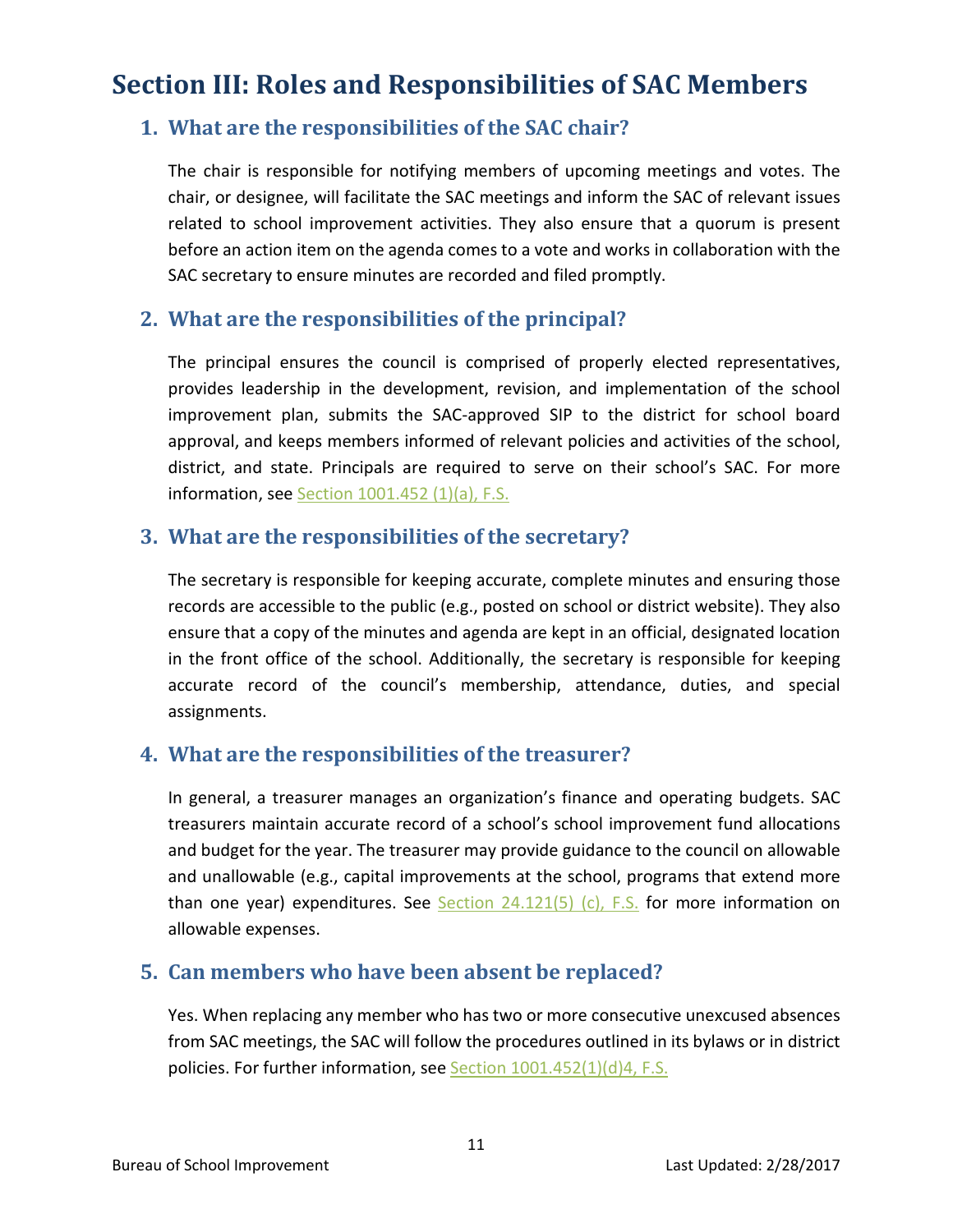# <span id="page-12-0"></span>**Section IV: Noticing and Conducting SAC Meetings**

#### **1. How much notice is given to SAC members for agenda items?**

Section  $1001.452(1)(d)2$ ., F.S., requires SACs to give at least three business days advance notice in writing to all members of the SAC on any matter that is scheduled to come before the council for a vote. This requirement ensures that members are notified of the vote to take place so that the SAC will have the necessary quorum. Meeting dates can be posted on school web sites, marquees or bulletin boards, published in newsletters, announcements or local newspapers, or broadcast on TV. For further information, see Section [1001.452\(1\)\(d\)2, F.](http://www.leg.state.fl.us/Statutes/index.cfm?App_mode=Display_Statute&Search_String=&URL=1000-1099/1001/Sections/1001.452.html)S.

## **2. How and when should a SAC notice an upcoming meeting to the public?**

Because SACs fall under the purview of open government laws, reasonable notice of all meetings must be provided to the public. More information can be found in the [Government in the Sunshine Manual,](http://myfloridalegal.com/webfiles.nsf/WF/RMAS-9UPM53/$file/2015SunshineLawManual.pdf) which is provided by the Attorney General's Office. Though "reasonable notice" is not defined in law, the following notice guidelines are suggested:

- The notice should contain the time and place of the meeting, and if available, an agenda, or if no agenda is available, a statement of the general subject matter to be considered.
- The notice should be prominently displayed in the school front office and accessible upon request.
- The notice should be made to the public at least 10 days in advance, as many stakeholders in education are parents who may need ample notice to make childcare arrangements or request time off from their employers.

#### **3. Can SAC meetings be held virtually?**

No, SAC meetings cannot be held virtually. According the Attorney General's Office, the authorization in [s. 120.54\(5\)\(b\)2., F.S.,](http://www.leg.state.fl.us/statutes/index.cfm?mode=View%20Statutes&SubMenu=1&App_mode=Display_Statute&Search_String=communication+technology&URL=0100-0199/0120/Sections/0120.54.html) meetings conducted entirely through the use of communications media technology are only permitted for state agencies. A quorum of any other public board must be physically present at a meeting – (e.g., school advisory councils, school boards, etc.).

However, if a quorum of a local board is *physically* present, "the participation of an absent member by telephone conference or other interactive electronic technology is permissible when such absence is due to extraordinary circumstances such as illness… whether the absence of a member due to a scheduling conflict constitutes such a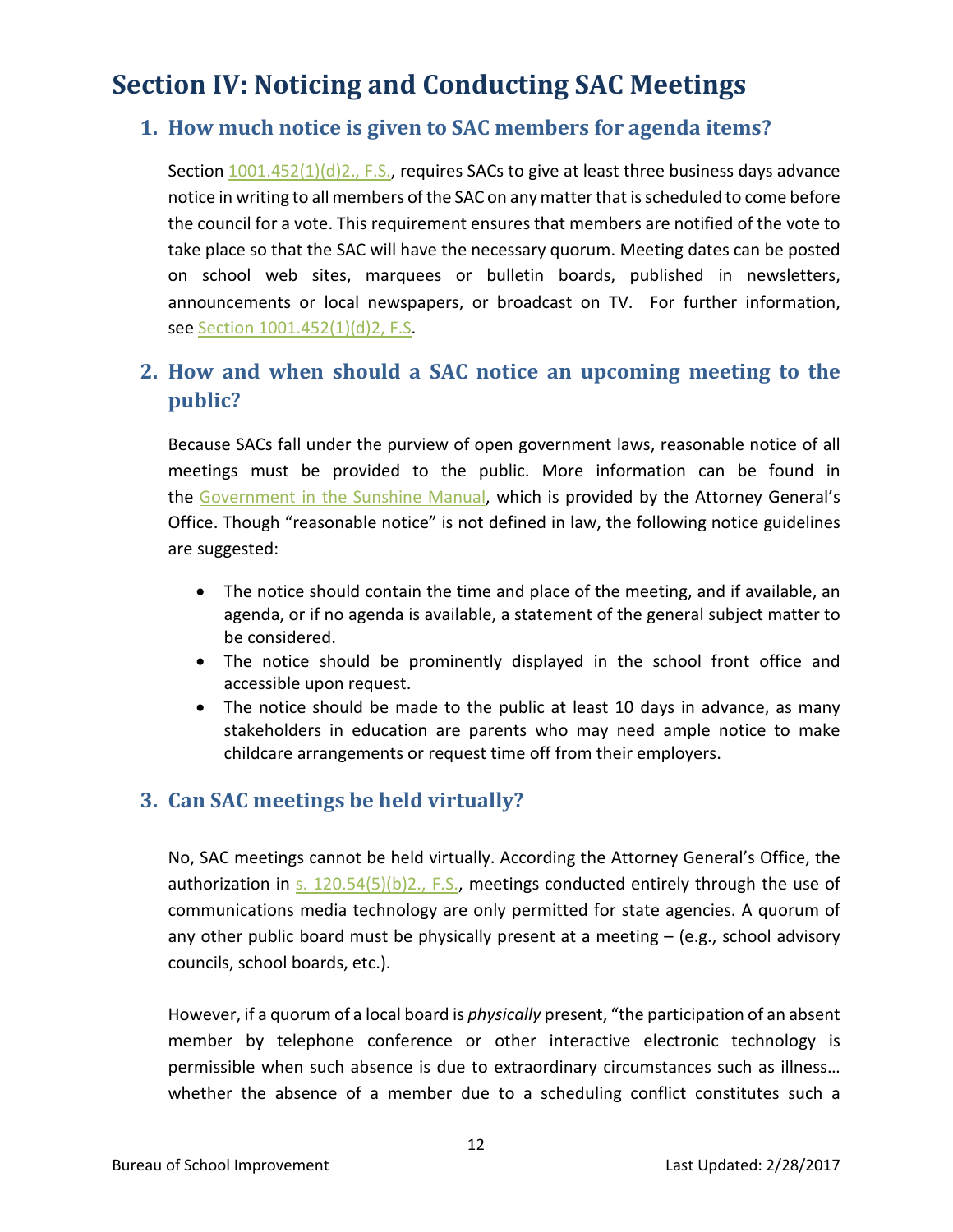circumstance is a determination that must be made in the good judgment of the board" [\(AGO 03-41\)](http://myfloridalegal.com/__85256236006EB5E1.nsf/0/6EDCA3FBCC2C2DAA8525779000573CD3?Open&Highlight=0,03-41).

### **4. When should SAC meetings generally be scheduled?**

SAC meetings are to be scheduled when parents, students, teachers, businesspersons, and members of the community are able to attend. Location and time of day are important considerations for promoting attendance and participation. For further information, see Section  $1001.452(1)(d)3$ , F.S.

## **5. How often are SACs required to hold meetings within a school year?**

Statute does not establish a number of times SAC meetings are to be held. Given the SAC's responsibilities to assist in the development and approval of the school improvement plan (SIP), school annual budget, and evaluation of the SIP, it is important that meetings occur often enough to fulfill those duties.

For those schools designated as Focus or Priority, the DA-2 Checklist requires schools to provide updates to the SAC three times per year (baseline, mid-year, and end-of-year) on the implementation of the SIP and make updates to the SIP as needed.

*Note: Among other requirements, schools interested in applying for the Five Star School Award must hold a minimum of eight SAC meetings per year. Applications can be found at [http://www.fldoe.org/schools/family-community/activities-programs/volunteer](http://www.fldoe.org/schools/family-community/activities-programs/volunteer-community-involvement/)[community-involvement/.](http://www.fldoe.org/schools/family-community/activities-programs/volunteer-community-involvement/)* 

### **6. What is a quorum?**

A majority of the membership of the council, i.e., more than half, constitutes a quorum. For further information, see Section [1001.452\(1\)\(d\)1, F.S.](http://www.leg.state.fl.us/statutes/index.cfm?mode=View%20Statutes&SubMenu=1&App_mode=Display_Statute&Search_String=1001.452&URL=1000-1099/1001/Sections/1001.452.html)

#### **7. Are meeting minutes required?**

Yes. Minutes should include the name of the school, a list of those in attendance, the date and location of the meeting, an official call to order, old and new business, the date and location of the next meeting (if known), and the time the meeting adjourned. Any actions items voted on by the SAC should also be reflected in the minutes.

### **8. Who develops the SAC bylaws?**

Each School Advisory Council adopts its own bylaws. The district may require procedures, policies, sample by-laws or a uniform template for all SACs in their district. For further information, see Section  $1001.452(1)(d)$ , F.S. or contact your district SAC liaison.